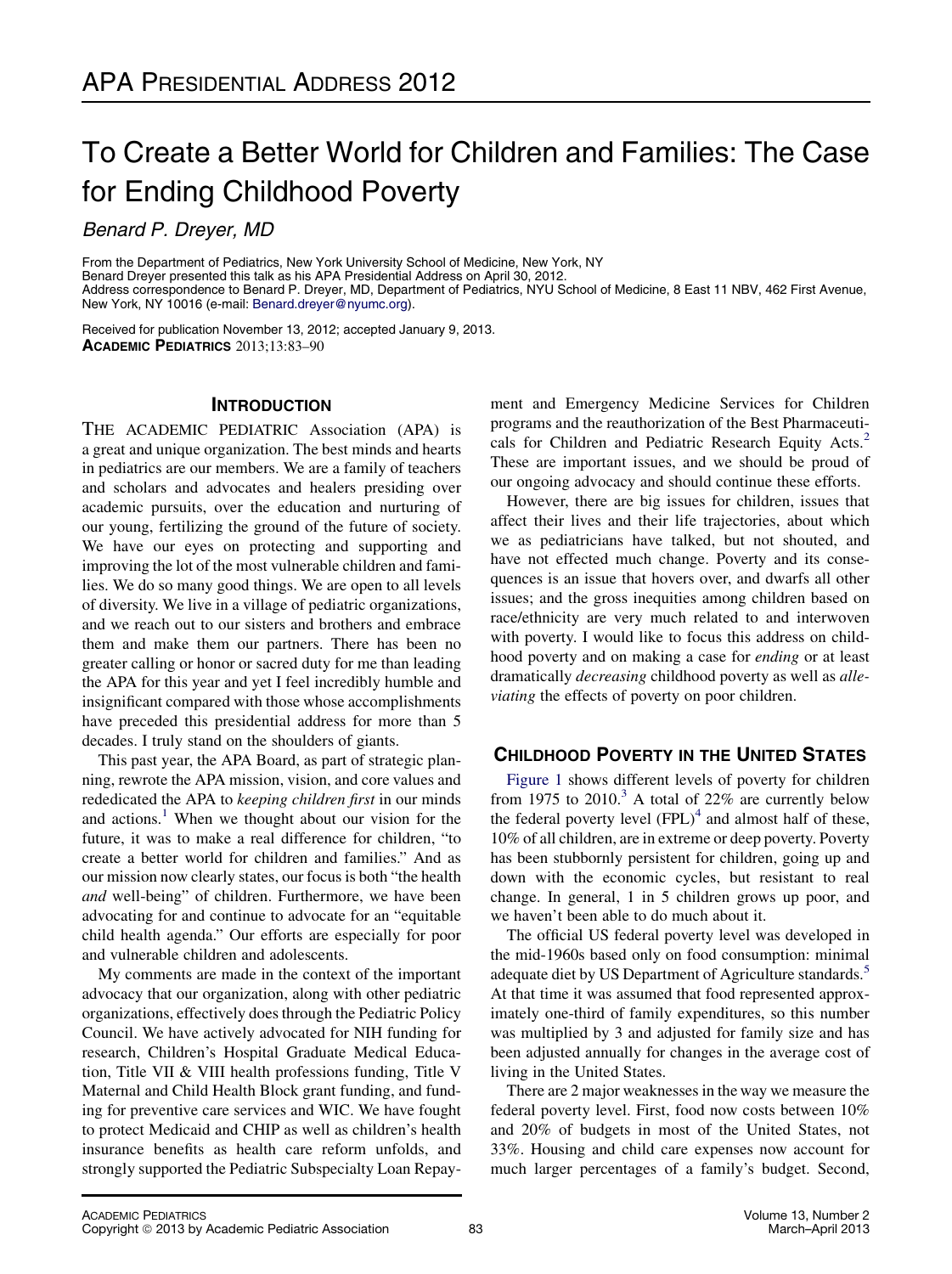<span id="page-1-0"></span>

Figure 1. Percentage of children living below selected poverty thresholds, selected years, 1975-2010.<sup>3</sup>

regional variations in cost of living have a tremendous impact. In a 2005 study of basic family budgets, estimates of minimal budgets for a family of 2 parents and 2 children ranged from 163% of the FPL in Casper Wyoming to 338% of the FPL in Boston.<sup>[6](#page-7-0)</sup> Therefore, at least 200% and perhaps as high as 350% of the FPL is the amount necessary for a family to barely meet its minimum needs and has been referred to as a "family self-sufficiency standard." Families living below that level and above the 100% FPL are living in "near poverty." Research documents that near poverty negatively affects the same cognitive, mental health, social, emotional, and academic outcomes that poverty affects.<sup>[7](#page-7-0)</sup> If we look at the numbers of children living under 200% of the FPL, 43%, or nearly 1 in 2 chil-dren in the United States is poor or near poor.<sup>[3](#page-7-0)</sup>

Children are the poorest group in our society (see Fig. 2), and children younger than 5 years of age are even poorer, with 1 in [4](#page-7-0) living in poverty. $4$  Considering the importance of early brain development, this is a national disgrace. In contrast, only 9% of seniors live in poverty. These age differences are even more dramatic when deep poverty, that is, those who live at below 50% of the FPL, is examined. Children are 4 times more likely to be extremely poor than seniors, or 10% versus 2.5%.

It wasn't always like this. [Figure 3](#page-2-0) contrasts trends in poverty among children and seniors from 1959 to 2010. A half century ago, in 1959, seniors were the social group with the greatest rate of poverty at 35%. Then came the expansion of Social Security and the introduction of Medicare, and senior poverty plummeted to 25% in 1969, 15% in 1979, and down to 9% today.<sup>[8](#page-7-0)</sup> The pattern for children is a different story. Child poverty dropped from 27% to 14% in the 60s due to Medicaid and other social supports but began a gradual long-term climb so that now more than 1 in 5 children grow up in poverty. There are lessons in these numbers. Government can work to make life better for people. We have made decisions as a society to support the elderly, but not to support, to the same degree, children.

If we took these government benefits away from seniors, their poverty level would increase 5-fold, back up to 1959 levels. And I am not saying this to pit children against seniors. What we have done for seniors is a good thing. The question is: why not for children?

There are large inequities in poverty rates. More than 1 in 3 African-American and Hispanic children are living below the FPL. And almost 1 in 2 African–American children younger than 5 years of age lives in poverty.<sup>3</sup> Minorities are also likely to experience extreme poverty, as well as persistent poverty and be poor for the duration of their childhood. Long-term rather than short-term poverty is associated with the most severe impact on cognitive and socialemotional development. Families who are persistently poor may also face concentrated neighborhood poverty as well as family level hardship. Finally, they are also more likely to lack "wealth" defined as net worth, the total value of assets minus debts. There are vast differences of wealth or assets by race. Overall, black families have a median net worth of 1/12th that of whites at the same income level and Hispanics have 1/8th the net worth at the same income level.<sup>7</sup>

In summary, racial/ethnic minority children are much more likely to be poor, much more likely to be extremely poor and persistently poor throughout their childhood,



Figu[re](#page-7-0) 2. Percent living below the federal poverty level by age, 2010.4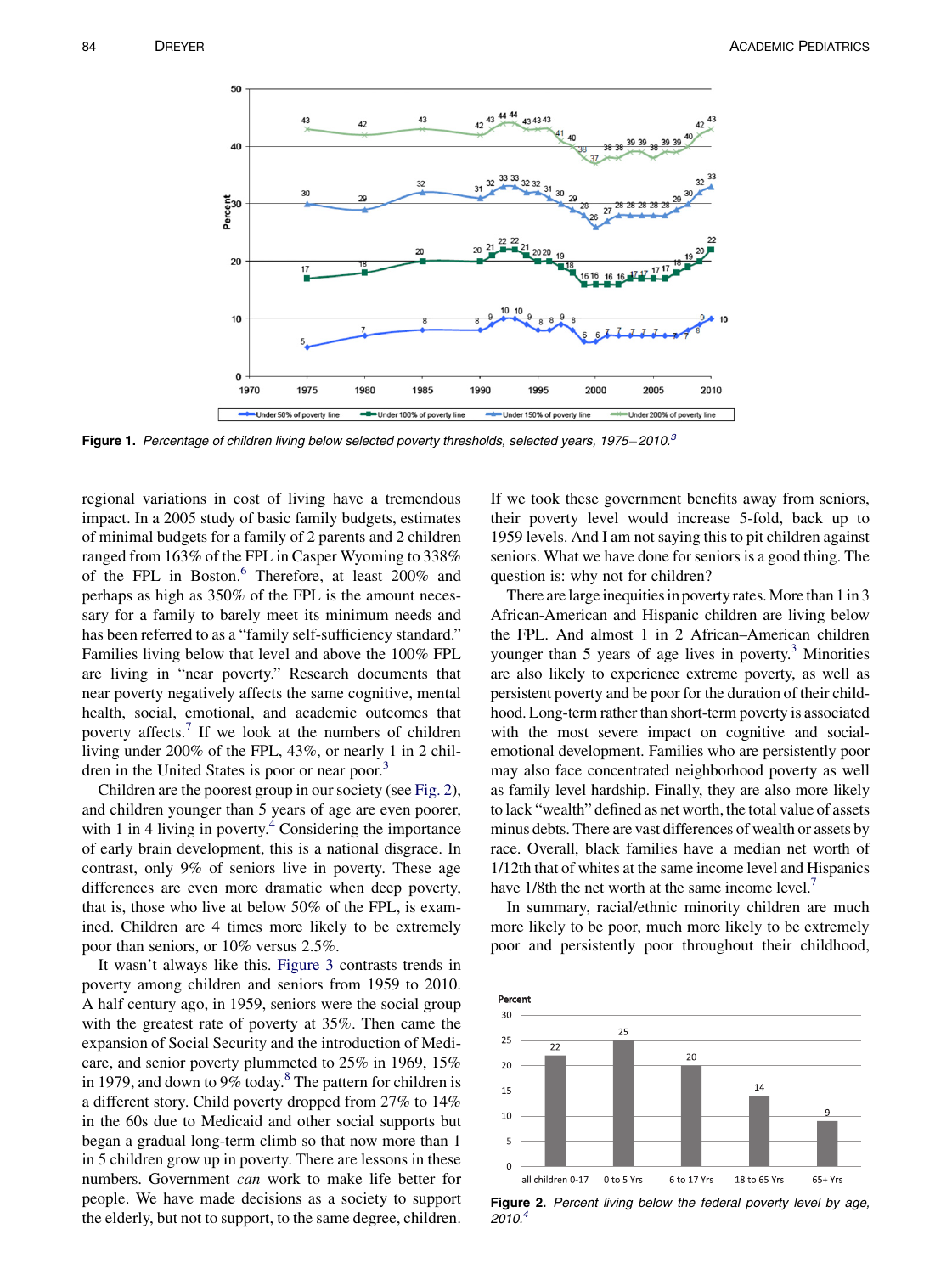<span id="page-2-0"></span>

Figure 3. Percent poverty for seniors and children, 1959-2010, selected years.<sup>[8](#page-7-0)</sup>

and to lack assets that might cushion the experience of poverty. And these inequities are magnified for the youngest children, who are going through rapid brain and skill development.

# **COMPARISON OF US POVERTY WITH POVERTY**<br>IN OTHER DEVELOPED NATIONS

How do we compare to other developed nations? Figure 4 compares rates of relative childhood poverty (percent living below 50% of the median national income) among 35 developed nations.<sup>[9](#page-7-0)</sup> In the United States there are greater poverty rates for children than almost all other developed countries. The average for all 35 developed countries is 12%, compared with 23% for the United States. Only Romania has a greater childhood poverty rate than the United States. As can be seen in Figure 4, many European countries have childhood poverty rates less than 10%. In addition, a number of these countries have greater overall poverty rates than childhood poverty rates, the opposite of what is the case in the United States, where children are the poorest group in our society.<sup>[10](#page-7-0)</sup> This positive outcome in other developed nations is the result of government-led social policy to protect children.



Figure 4. The United Nations Children's Fund Report Card 10. Relative childhood poverty: percentage of children (0-17 years) in households with equivalent income less than 50% of the national median, in 35 economically advanced countries.<sup>[9](#page-7-0)</sup>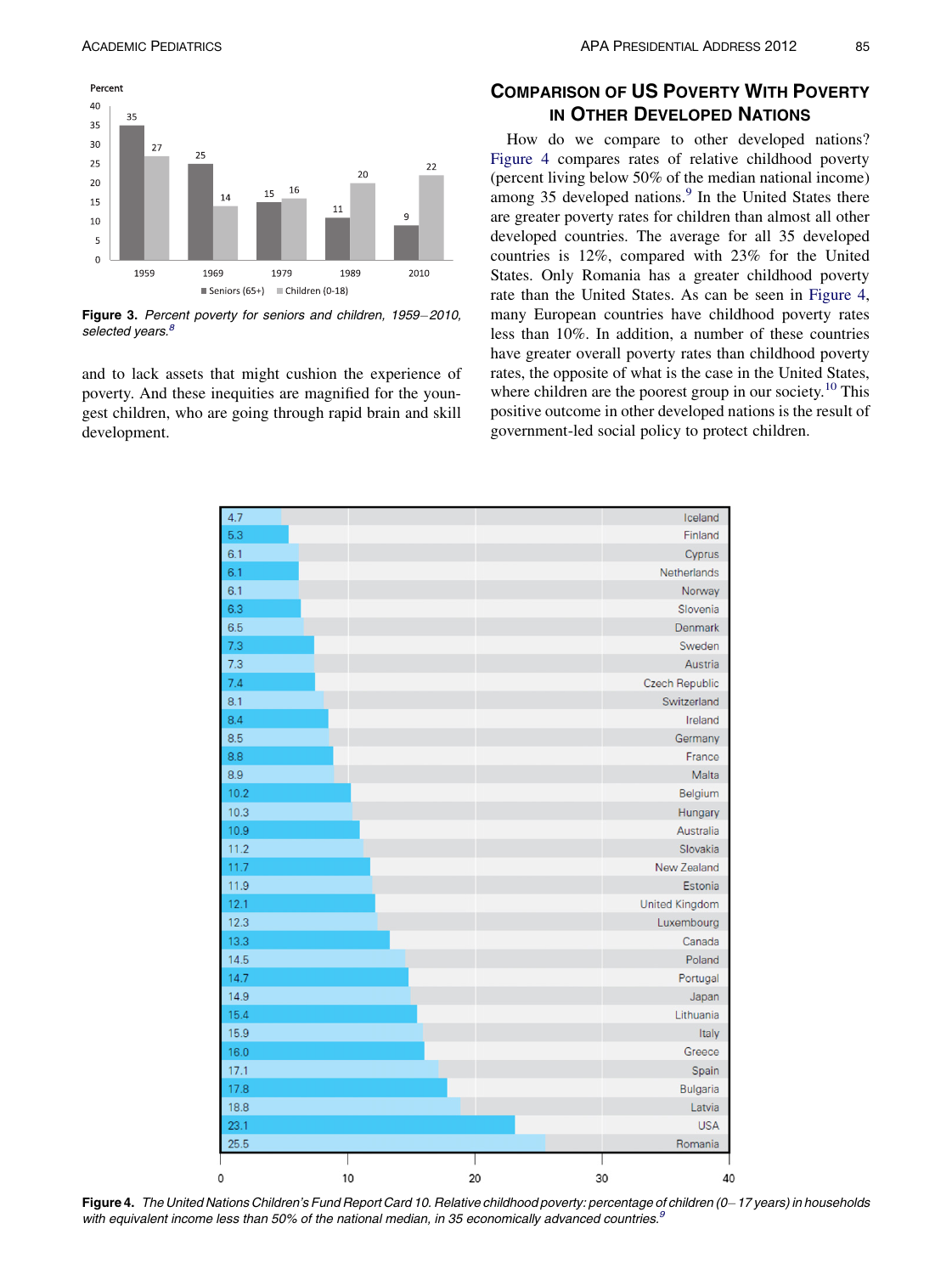# **CONSEQUENCES OF US CHILDHOOD POVERTY<br>ON CHILD HEALTH AND WELL-BEING**

The consequences to child health of poverty are well known. They include increased infant mortality, low birthweight and subsequent health and developmental problems, increase in frequency and severity of chronic diseases such as asthma, poorer access to quality health care, food insecurity, increased accidental injury and mortality, and increased obesity and its complications.<sup>[11,12](#page-7-0)</sup>

Perhaps, however, the consequences of poverty for child and adolescent well-being are even more critical than those for health. These are the consequences that change their life trajectories, lead to unproductive adult lives, and trap them in intergenerational poverty.<sup>[7,11](#page-7-0)</sup> Children growing up in poverty have poorer educational outcomes with poor academic achievement and greater rates of high school dropout. They also have less positive social and emotional development and in turn have more problem behaviors leading to so-called "trajectory-altering events," such as early unprotected sex with increased teen pregnancy, drug and alcohol abuse, and increased criminal behavior as adolescents and adults.<sup>[13](#page-7-0)</sup> They are more likely to be poor adults, with lower productivity and low earnings. The lower productivity of poor children growing up to be poor adults is estimated to lower our Gross Domestic Product (GDP) by 1.3% annually. Together with the cost of increased crime and increased health expenditures, the total cost of childhood poverty is almost 4% of the GDP.<sup>[14](#page-7-0)</sup> And all of these impacts on child well-being are especially likely if children experience deep or extreme poverty (50% FPL), long-term persistent poverty, or poverty in early childhood.<sup>[11](#page-7-0)</sup>

What can the United States do as a nation to reduce childhood poverty? There are really 2 approaches, or 2 prongs of attack. One is to lift children out of poverty, and the other is to alleviate the effects of poverty on poor children, both leading to improved health and well-being of children and giving them a chance at more productive lives. First let's consider how the United States could really try to lift children out of poverty. This involves the country first making a commitment to do so, setting specific goals, and using the power of good government to make it happen.

## **DECREASING THE LEVEL OF CHILDHOOD POVERTY:**<br>LESSONS FROM THE UNITED KINGDOM

The United Kingdom is a model of a nation with an agenda to end childhood poverty, and a good role model for what we could be doing here in the United States. In March 1999, Prime Minister Tony Blair declared war on childhood poverty. He said, "Our historic aim will be for ours to be the first generation to end child poverty." Gordon Brown, then Chancellor and later Prime minister, set a further target of cutting child poverty by half in 10 years. Over the next decade Blair and Brown committed considerable resources to attaining this goal: With the motto "One Percent for the Kids," an additional 1% of GDP was in-

vested in families and children to decrease childhood poverty.[15–18](#page-7-0)

What did the British do? They focused on 3 major areas, the first 2 to lift children out of poverty and the third to alleviate the effects of poverty on children. First they had an agenda for promoting work and making work pay, including establishing a minimum wage that moves workers over the poverty line (consisting of 50% of median wages, not 40% as in the United States, which cannot move most families out of poverty), and a kinder, gentler version of the welfare reform in the United States. Second, they took steps towards raising incomes for families with children through expanded universal child tax benefits and credits, an increased Working Tax Credit similar to the US Earned Income Tax Credit for low-wage earning families, and generous child care tax credits that cover up to 70% of the costs of quality child care. These credits are paid throughout the year so that families can use these funds more effectively. They also made sure there were more benefits for younger children. Finally, they invested in children, especially early childhood programs, including universal preschool for 3- and 4-year-olds, preschool for disadvantaged 2-year-olds, extensive paid maternity leave, and home visiting and other services for 0- to 3-year-olds in disadvantaged neighborhoods.

The results are shown in Figure  $5^{16}$  $5^{16}$  $5^{16}$  In 1998–1999, when the British began the effort, absolute childhood poverty in the United Kingdom was 26.1%, greater than in the United States (18.9%). As the result of the UK war on childhood poverty, absolute poverty rates dropped dramatically to 12.3% in 2008, and impressively, during the deep recession, have continued to drop, so that in 2010 the rate was  $10.6\%$ .<sup>[19](#page-7-0)</sup> The opposite trend is seen in the United States, with rates increasing from 18.9% in 1998 to 22.5% in 2010. Britain's success in reducing childhood poverty over the past decade provides one very clear lesson: where there is a serious public intention and effort to decrease childhood poverty, substantial progress can be made. If we in the United States think that there is nothing that our government can do to reduce childhood poverty, the British example clearly provides strong evidence of what nations can, in fact, accomplish. High childhood poverty rates are not an inevitable feature of our complex and globalized economies. If Britain can cut childhood poverty in half in 10 years, so can the US.<sup>[15](#page-7-0)</sup>

As government in the United Kingdom switched from Labour to the Conservative Party in 2010, there was a multiparty commitment to continue efforts to reduce childhood poverty, and all 3 parties passed the Child Poverty Act of 2010.[20](#page-7-0) There is a continued commitment by the nation and the government to reduce child poverty and what we call near poverty by more than half yet again, by the year  $2020$ <sup>[21](#page-7-0)</sup> Will they succeed in reducing childhood poverty and its effects further? I don't know. I do know that we in the United States cannot succeed because we have not made a commitment, we don't have goals, we don't have plans, and we are afraid of using government, the same government that has done so much for seniors, to help lift children out of poverty.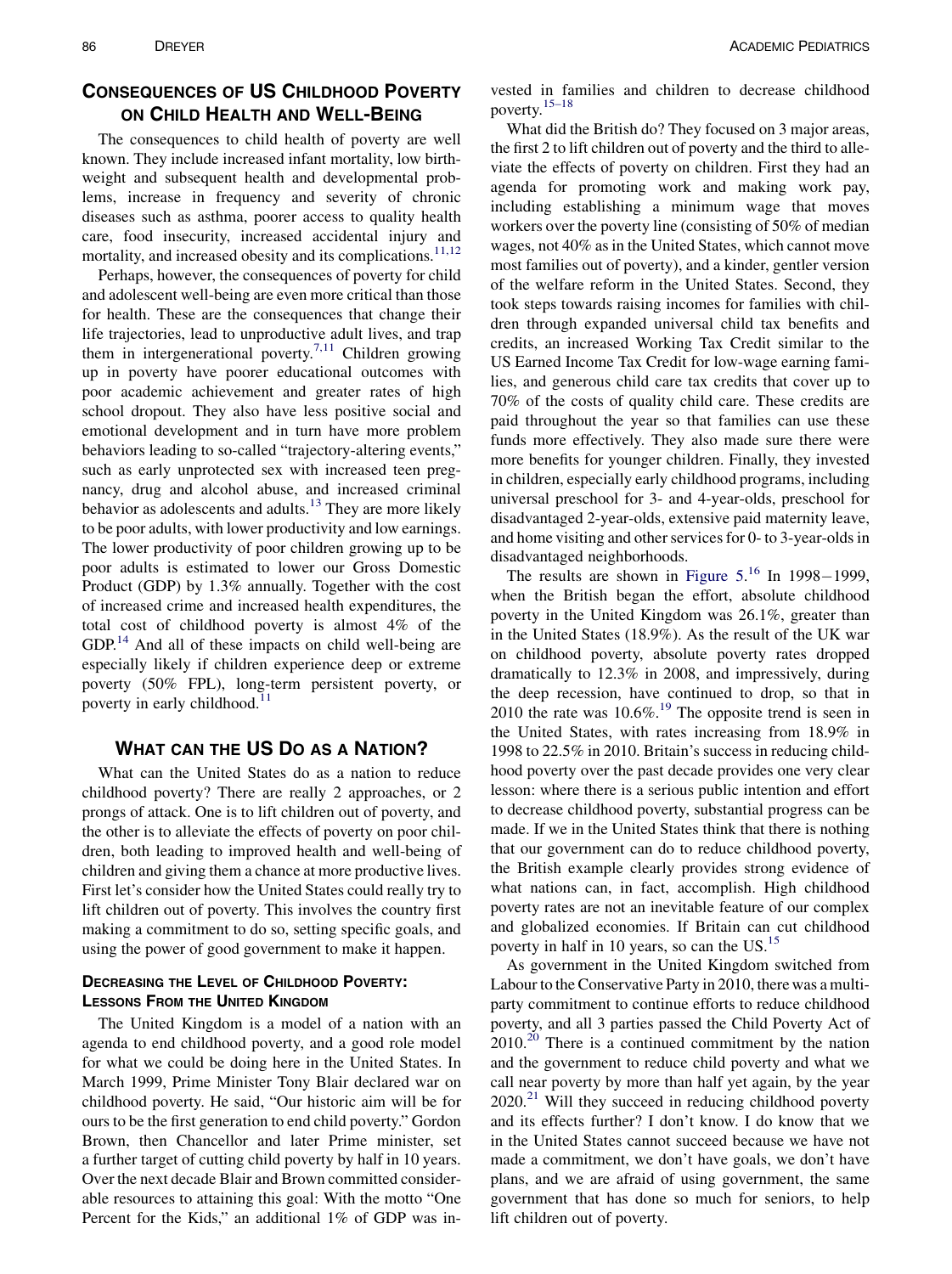<span id="page-4-0"></span>

Figure 5. Absolute childhood poverty in the United States and the United Kingdom, 1989-2009.<sup>16</sup> Reprinted from Fast Focus, research brief of the Institute for Research on Poverty, 8 (2010) @ 2010 by the Regents of the University of Wisconsin. Used with permission.

### **DECREASING THE LEVEL OF CHILDHOOD POVERTY: DO MORE OF WHAT WE KNOW WORKS**

One approach we can advocate for in the United States is to do more of what we know already works. The US Census Bureau and the US Department of Commerce developed the supplemental poverty measure to more accurately assess poverty. Government benefits and subsidies to poor families are added as income, and necessary expenses, such as child care for working parents, are subtracted from family finances. $5$  Using these measures, real child poverty in 2010 was actually reduced by these government programs by more than 4%, from 22.5% to 18.2%. The Earned Income Tax credit reduced poverty more than 4% and food stamps by  $3\%$ .<sup>[5,22](#page-7-0)</sup> In contrast, work and child care expenses increased poverty by 2% and medical out-of-pocket expenses for the family increased poverty by almost 3%.

Expanding high-quality child care options for families and making it affordable with enhancement of the Child and Dependent Care Tax Credit will simultaneously

decrease poverty rates and improve early childhood devel-opment.<sup>[23](#page-7-0)</sup> Furthermore, the Affordable Care Act is likely to insure many parents who are not now insured and protect poor and near-poor families from the significant out-ofpocket medical expenses they presently experience. Together, these measures could decrease childhood poverty by as much as 5%. And why not expand the Earned Income Tax credit and permanently get rid of the marriage penalty built into it?<sup>[24](#page-7-0)</sup> We should also learn from the British and make these payments periodic so families can effectively use the additional income for their children.<sup>[25](#page-7-0)</sup> These are real steps the United States could take as a nation to use benefits and tax credits to decrease childhood poverty.

### **PUBLIC SPENDING ON FAMILIES WITH CHILDREN:** COMPARISON WITH OTHER DEVELOPED COUNTRIES

A comparison of public spending in the United States on families with children to public spending in other developed countries is sobering (Fig.  $6$ ).<sup>[26](#page-7-0)</sup> We spend a small



Figure 6. Public spending among selected developed nations on family benefits in cash, services, and tax breaks as percentage of each nation's GDP, 2003.<sup>26</sup>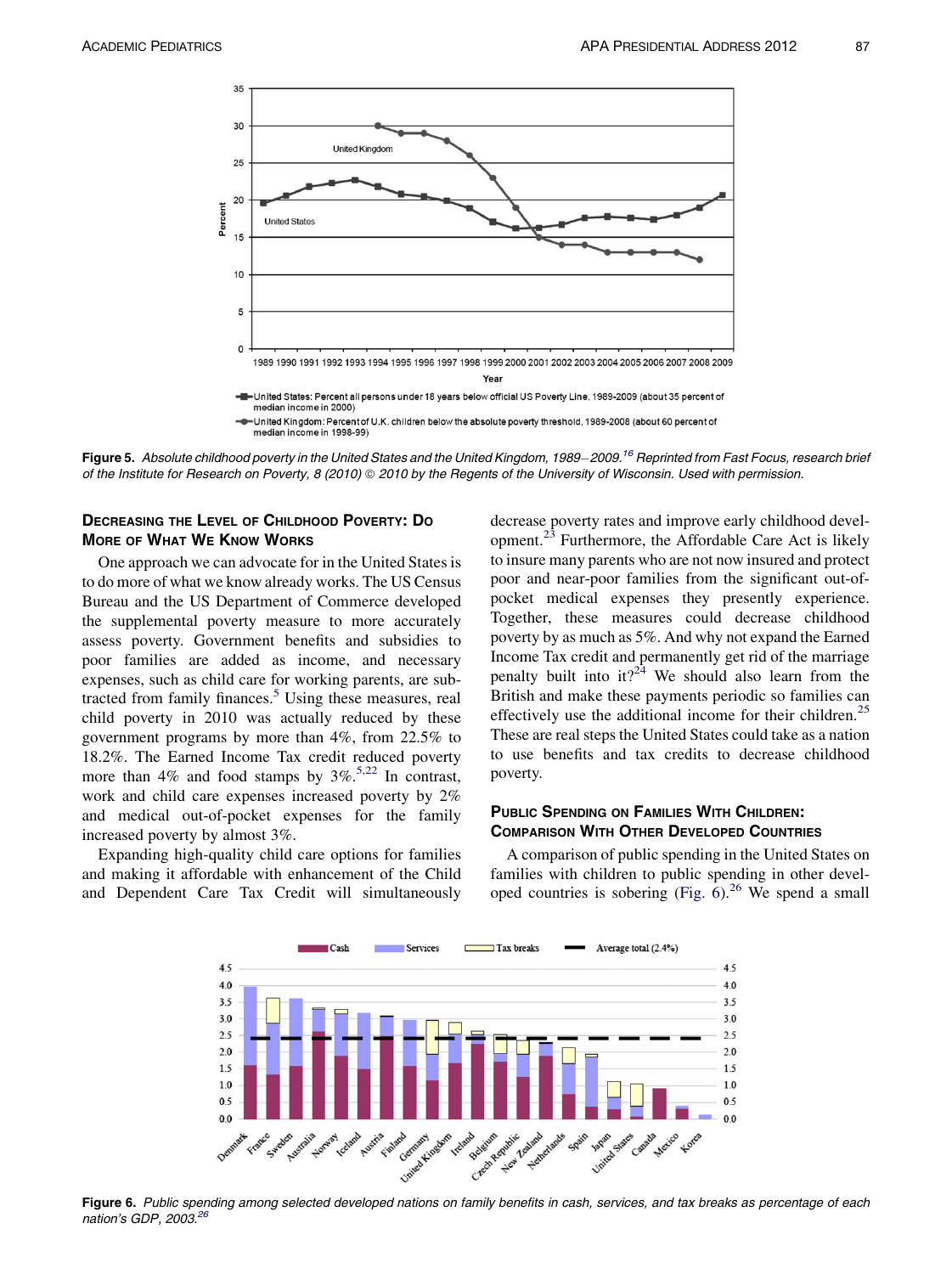

Figure 7. Average percentile rank on Peabody Individual Achievement Test-Math score by age and income quartiles. Income quartiles are computed from average family income between the ages of 6 and 10.<sup>29</sup> Heckman JJ. Skill formation and the economics of investing in disadvantaged children. Science. Jun 30 2006;312(5782): 1900–1902. Reprinted with permission from the AAAS.

amount of our GDP on benefits and tax breaks to families. The average for other developed nations in this 2003 analysis is 2.4%. The United States only spends 1% of our GDP. In contrast, the Scandinavian countries, such as Denmark, spend 4% of GDP to help parents, including child payments and allowances, parental leave benefits, and high-quality childcare supports. We have a way to go to even reach the average investment in families with children of other developed countries. And it is not just Scandinavia. The United Kingdom was spending 3% of its GDP on supporting families with children, well before their latest Child Poverty Act.

## THE OTHER PRONG OF ATTACK: ALLEVIATE THE EFFECTS<br>OF POVERTY ON CHILDREN

The other prong of attack on this problem, of course, is to alleviate the effects of poverty on children; and here we have ample evidence of effective programs, especially in early childhood, as well as programs addressing school and second chance job training. The problem is that we haven't implemented what we know works.

The clearest case for interventions is for investments in early childhood. We know that brain architecture and skills are caused by an interaction of genetics and individual experience. We know that the skills needed to be a "competent adult" and the underlying neural pathways are hierarchical, that is, each level builds on earlier foundations. We know that cognitive, language, and social-emotional skills are interdependent and are all important both individually and through interaction with each other. We also know that early childhood is the most plastic and receptive time to environmental influences and interventions. And finally, we know that focusing on the family and on parenting is as important as focusing on schooling, in fact more important. $27,28$ 

Early childhood is where the action is. Figure 7 shows math achievement scores from age 6 to 12 by income level. The majority of the gap caused by income at age 12 is already there at school entry, with little change after that. By third grade, gaps are stable by age, suggesting that it is hard to make up for an inadequate early childhood environment in the home.[29,30](#page-7-0) The same outcomes are true for reading skills. By the 4th grade, half of poor children have difficulties reading and most will never catch up. To quote James Heckman, 2000 Nobel Laureate in Economics, "Investing in disadvantaged young children is a public policy initiative that promotes fairness and social justice and at the same time promotes productivity in the economy and society at large."[29](#page-7-0)

We have good models of early childhood programs that work. Figure 8 shows the High/Scope Perry Preschool Program findings when graduates reached age 40 years.<sup>[31](#page-7-0)</sup> As can be seen in Figure 8, the program had impacts on IQ at age 5, basic achievement at 14, high school graduation rates, earned income and employment, and led to fewer arrests (and fewer arrests for violent and drugrelated crime). In addition, more graduates of the program owned their own home, owned a car, and had savings accounts. There was significantly less use of social service programs. And more men raised their own children. Cost benefit analyses have shown cost-benefit ratios of 10 to 1 or more!<sup>[31](#page-7-0)</sup>

Home-visiting programs targeting parenting and improved child development outcomes have also been shown to be successful. They are less intensive and less



Figure 8. Major findings: High/Scope Perry Preschool study at age 40.<sup>[31](#page-7-0)</sup> From The High Scope/Perry Preschool Project Through Age 40: Summary, Conclusions, and Frequently Asked Questions. Ypsilanti, MI: High/Scope Press; 2005. (p. 2) by Schweinhart LJ, Montie J, Xiang Z, et al., Ypsilanti, MI: HighScope Press. © 2005 Year HighScope Educational Research Foundation. Used with permission.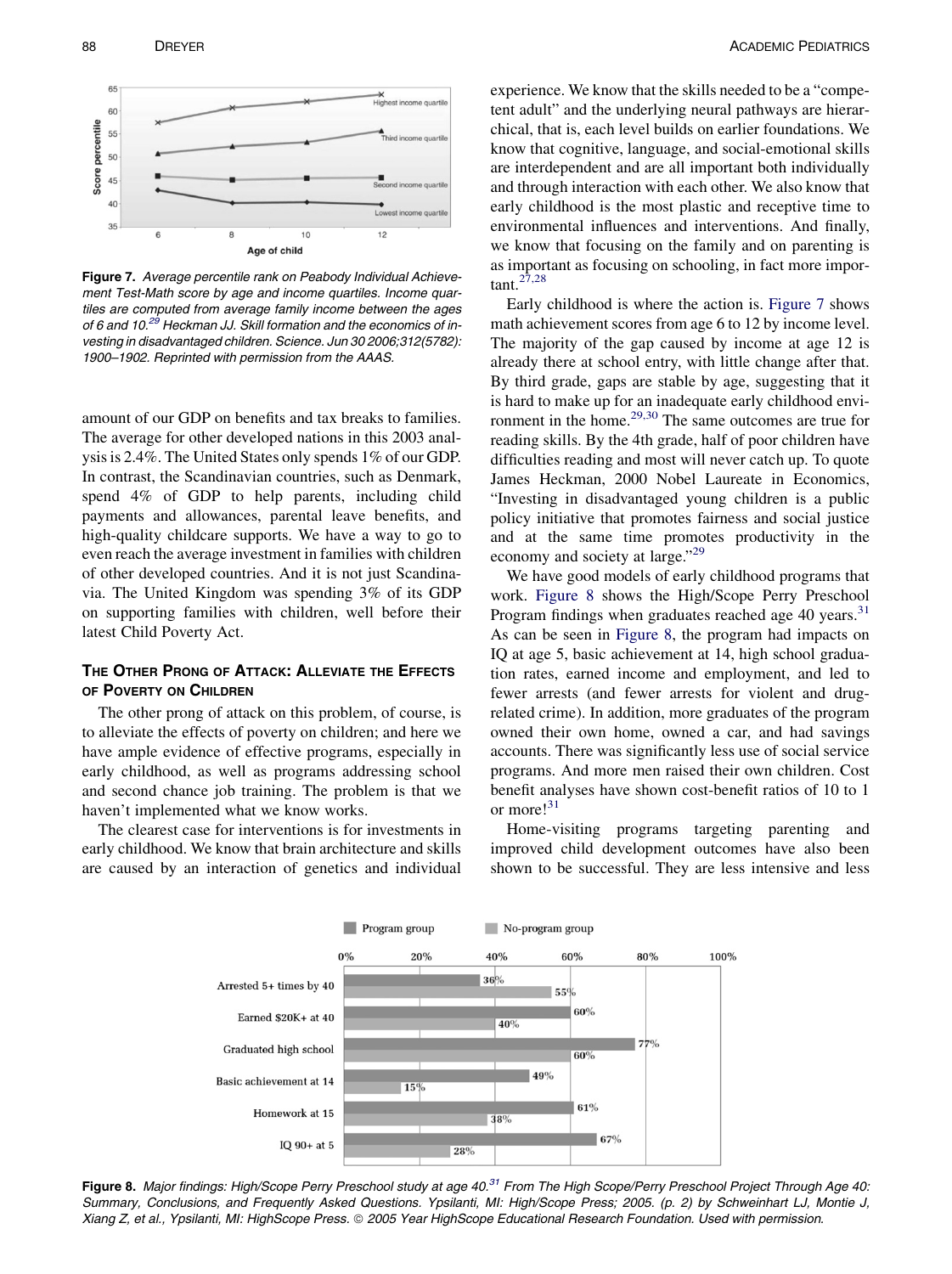expensive than programs like High/Scope Perry. One example is the Parent-Child Home Program, which provided twice-weekly visits for 2 school years to poor, low-education mothers with 2- to 3-year-old children. Intervention children had significantly increased pass rates of cognitive skills assessments in the first grade compared with all children, poor children, or other African-American children.<sup>[32](#page-7-0)</sup> All these results were statistically significant. Other replications of this intervention have been shown to increase high school graduation rates significantly, so long term effects are also seen.

Finally, least intensive, and least expensive are interventions in primary care pediatric programs serving poor children. These programs have also shown results, although there are as of yet no long-term studies of these programs. Reach Out and Read now reaches more than 4 million children per year, about one quarter to one third of all lowincome children in the United States. It has been shown to increase parent reading aloud to their children and to increase child receptive and expressive language.<sup>[33](#page-7-0)</sup> Other somewhat more intensive interventions have also been studied. The Video Interaction Project for children from birth to 3 years, developed at Bellevue Hospital, has been shown to increase parent-child interactions and vocalizations; improve child cognitive, language and social emotional development; and reduce the need for early intervention services.[34,35](#page-7-0)

#### **SUMMARY AND CONCLUSIONS** SUMMARY AND CONCLUSIONS

In summary, as a nation:

- We need to commit to reducing childhood poverty and alleviating its effects.
- We need to emulate the United Kingdom and set national goals, make long term plans, and delegate responsibilities.
- We know how to help through benefits, cash transfers, and tax breaks: Let's do more! Let's go from 4% help to 10%! Let's make a commitment to spend "One Percent More for the Kids."<sup>[36](#page-7-0)</sup>
- Science supports a focus on early childhood programs: We should fully fund preschool, home-visiting, and primary care pediatric interventions for all poor and near poor children.

What can the APA do as an organization?

- We can raise our voices: make this our greatest priority advocacy activity.
- We can make it our business: act!
	- Our Committees, SIGs, Regions can discuss this issue, write policy papers, hold workshops, and sponsor symposia and plenary sessions at Pediatric Academic Societies' Annual Meetings.
	- We should publish a special journal issue/supplement on childhood poverty, not only to review the evidence of its impact, but to suggest solutions.
- We should and will create a Task Force on Childhood Poverty to lead these efforts.
- We should educate our residents, fellows, and young faculty about this, the most important problem facing children in the United States today.
- And we should lead from the front: We should reach out to engage our pediatric colleagues in other organizations so that we can speak with one voice.

There are many voices of hate and selfishness and knownothingness in our country now. We can hunker down and try to do what we know how to do. And we should continue to do what we do well, including promoting research, education, and professional development. There are those who say, let's wait it out; perhaps it will get better. Some espouse a realpolitik approach: let's not alienate the powers that be and interfere with our ability to accomplish the good that we *can* accomplish. I say that we go to sleep every night knowing many children are hungry, that many will never graduate from school, that many will never become productive adults, and that many will never be able to, as our Declaration of Independence says, pursue happiness. I say, we must at least try, as individuals, but more importantly as the APA.

So, as an agenda for children and adolescents for the APA, let us pledge together to speak out about childhood poverty, and all the important issues that affect the life trajectories of children and adolescents. Let us feel powerful. We are the most important advocates for the most vulnerable children and families. What we say in unison matters to our elected officials and policy makers. Let us focus on starting the long process to end childhood poverty. All great changes start with a vocal few.

All religions have the concept of social justice, compassion, and mercy: responsibility for our fellow humans. Almost two thousand years ago, the rabbis writing the Talmud, reeling from the trauma of the destruction of Israel by the Romans, wrote of "Tikkun Olam," the duty to repair or perfect the world. I believe that pediatricians in general and APA members in particular believe deeply in that principle. The rabbis said, "It is not your obligation to complete the task of perfecting the world, but neither are you free to stop from doing all that you can."<sup>[37](#page-7-0)</sup> And I say, "We in the APA don't have to complete the task of ending poverty for children, but it is our obligation to start trying to do so and to do all that we possibly can." If not us, who? If not now when? Remember, the children are depending on us!

I would to thank my wife Constance, who is my true partner in life, and who inspires me with her courage and moral strength. She has been with me every step of the way through this year as APA President, as well as through the fight to do something about childhood poverty. Her love sustains me. Of course, I want to acknowledge how much I cherish my children (in age order, Craig, Dimitra, Derek, as well as Derek's wife Rose) and my granddaughter Adeline; you have taught me so much about life, and I am amazingly proud of all of you. I also want to thank my professional family in the Department of Pediatrics at New York University School of Medicine and Bellevue Hospital, as well as in the APA. Finally, I want to thank all the children and families whom I have known